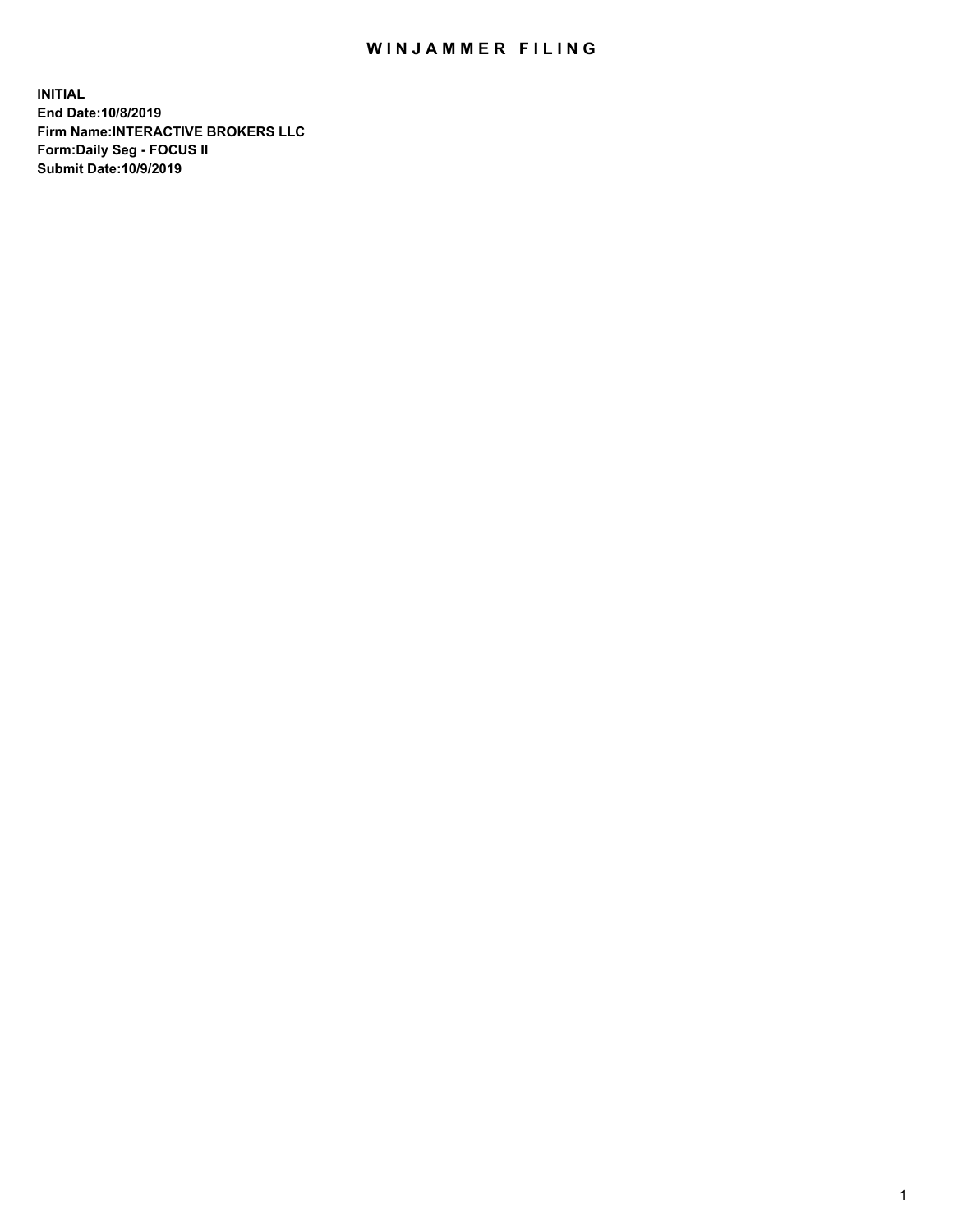**INITIAL End Date:10/8/2019 Firm Name:INTERACTIVE BROKERS LLC Form:Daily Seg - FOCUS II Submit Date:10/9/2019 Daily Segregation - Cover Page**

| Name of Company                                                                                                                                                                                                                                                                                                                | <b>INTERACTIVE BROKERS LLC</b>                                                                  |
|--------------------------------------------------------------------------------------------------------------------------------------------------------------------------------------------------------------------------------------------------------------------------------------------------------------------------------|-------------------------------------------------------------------------------------------------|
| <b>Contact Name</b>                                                                                                                                                                                                                                                                                                            | James Menicucci                                                                                 |
| <b>Contact Phone Number</b>                                                                                                                                                                                                                                                                                                    | 203-618-8085                                                                                    |
| <b>Contact Email Address</b>                                                                                                                                                                                                                                                                                                   | jmenicucci@interactivebrokers.c<br>om                                                           |
| FCM's Customer Segregated Funds Residual Interest Target (choose one):<br>a. Minimum dollar amount: ; or<br>b. Minimum percentage of customer segregated funds required:% ; or<br>c. Dollar amount range between: and; or<br>d. Percentage range of customer segregated funds required between:% and%.                         | $\overline{\mathbf{0}}$<br>$\overline{\mathbf{0}}$<br>155,000,000 245,000,000<br>0 <sub>0</sub> |
| FCM's Customer Secured Amount Funds Residual Interest Target (choose one):<br>a. Minimum dollar amount: ; or<br>b. Minimum percentage of customer secured funds required:% ; or<br>c. Dollar amount range between: and; or<br>d. Percentage range of customer secured funds required between:% and%.                           | $\overline{\mathbf{0}}$<br>0<br>80,000,000 120,000,000<br>0 <sub>0</sub>                        |
| FCM's Cleared Swaps Customer Collateral Residual Interest Target (choose one):<br>a. Minimum dollar amount: ; or<br>b. Minimum percentage of cleared swaps customer collateral required:% ; or<br>c. Dollar amount range between: and; or<br>d. Percentage range of cleared swaps customer collateral required between:% and%. | $\overline{\mathbf{0}}$<br><u>0</u><br>$\underline{0}$ $\underline{0}$<br>00                    |

Attach supporting documents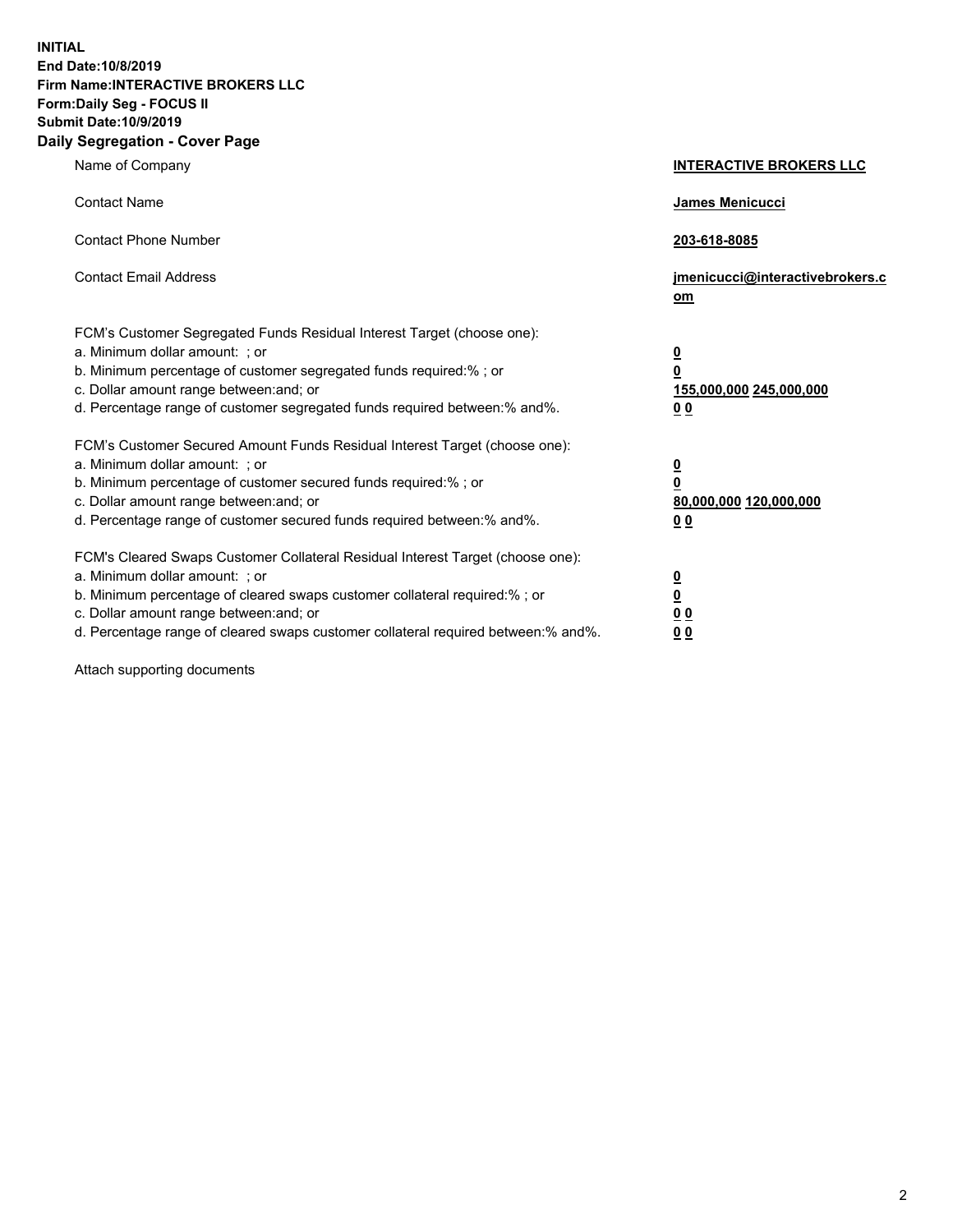## **INITIAL End Date:10/8/2019 Firm Name:INTERACTIVE BROKERS LLC Form:Daily Seg - FOCUS II Submit Date:10/9/2019 Daily Segregation - Secured Amounts**

|     | Foreign Futures and Foreign Options Secured Amounts                                                        |                                                            |
|-----|------------------------------------------------------------------------------------------------------------|------------------------------------------------------------|
|     | Amount required to be set aside pursuant to law, rule or regulation of a foreign                           | $0$ [7305]                                                 |
|     | government or a rule of a self-regulatory organization authorized thereunder                               |                                                            |
| 1.  | Net ledger balance - Foreign Futures and Foreign Option Trading - All Customers                            |                                                            |
|     | A. Cash                                                                                                    | 495,781,790 [7315]                                         |
|     | B. Securities (at market)                                                                                  | $0$ [7317]                                                 |
| 2.  | Net unrealized profit (loss) in open futures contracts traded on a foreign board of trade                  | 4,727,318 [7325]                                           |
| 3.  | Exchange traded options                                                                                    |                                                            |
|     | a. Market value of open option contracts purchased on a foreign board of trade                             | 37,123 [7335]                                              |
|     | b. Market value of open contracts granted (sold) on a foreign board of trade                               | -46,325 [7337]                                             |
| 4.  | Net equity (deficit) (add lines 1.2. and 3.)                                                               | 500,499,906 [7345]                                         |
| 5.  | Account liquidating to a deficit and account with a debit balances - gross amount                          | 16,920 [7351]                                              |
|     | Less: amount offset by customer owned securities                                                           | 0 [7352] 16,920 [7354]                                     |
| 6.  | Amount required to be set aside as the secured amount - Net Liquidating Equity                             | 500,516,826 [7355]                                         |
|     | Method (add lines 4 and 5)                                                                                 |                                                            |
| 7.  | Greater of amount required to be set aside pursuant to foreign jurisdiction (above) or line<br>6.          | 500,516,826 [7360]                                         |
|     | FUNDS DEPOSITED IN SEPARATE REGULATION 30.7 ACCOUNTS                                                       |                                                            |
| 1.  | Cash in banks                                                                                              |                                                            |
|     | A. Banks located in the United States                                                                      | 52,613,477 [7500]                                          |
|     | B. Other banks qualified under Regulation 30.7                                                             | 0 [7520] 52,613,477 [7530]                                 |
| 2.  | Securities                                                                                                 |                                                            |
|     | A. In safekeeping with banks located in the United States                                                  | 492,156,625 [7540]                                         |
|     | B. In safekeeping with other banks qualified under Regulation 30.7                                         | 0 [7560] 492,156,625 [7570]                                |
| 3.  | Equities with registered futures commission merchants                                                      |                                                            |
|     | A. Cash                                                                                                    | $0$ [7580]                                                 |
|     | <b>B.</b> Securities                                                                                       | $0$ [7590]                                                 |
|     | C. Unrealized gain (loss) on open futures contracts                                                        | $0$ [7600]                                                 |
|     | D. Value of long option contracts                                                                          | $0$ [7610]                                                 |
|     | E. Value of short option contracts                                                                         | 0 [7615] 0 [7620]                                          |
| 4.  | Amounts held by clearing organizations of foreign boards of trade                                          |                                                            |
|     | A. Cash                                                                                                    | $0$ [7640]                                                 |
|     | <b>B.</b> Securities                                                                                       | $0$ [7650]                                                 |
|     | C. Amount due to (from) clearing organization - daily variation                                            | $0$ [7660]                                                 |
|     | D. Value of long option contracts                                                                          | $0$ [7670]                                                 |
|     | E. Value of short option contracts                                                                         | 0 [7675] 0 [7680]                                          |
| 5.  | Amounts held by members of foreign boards of trade                                                         |                                                            |
|     | A. Cash                                                                                                    | 73,213,364 [7700]                                          |
|     | <b>B.</b> Securities                                                                                       | $0$ [7710]                                                 |
|     | C. Unrealized gain (loss) on open futures contracts                                                        | 7,051,351 [7720]                                           |
|     | D. Value of long option contracts                                                                          | 37,123 [7730]                                              |
|     | E. Value of short option contracts                                                                         | <mark>-46,325</mark> [7735] <mark>80,255,513</mark> [7740] |
| 6.  | Amounts with other depositories designated by a foreign board of trade                                     | $0$ [7760]                                                 |
| 7.  | Segregated funds on hand                                                                                   | $0$ [7765]                                                 |
| 8.  | Total funds in separate section 30.7 accounts                                                              | 625,025,615 [7770]                                         |
| 9.  | Excess (deficiency) Set Aside for Secured Amount (subtract line 7 Secured Statement<br>Page 1 from Line 8) | 124,508,789 [7380]                                         |
| 10. | Management Target Amount for Excess funds in separate section 30.7 accounts                                | 80,000,000 [7780]                                          |
| 11. | Excess (deficiency) funds in separate 30.7 accounts over (under) Management Target                         | 44,508,789 [7785]                                          |
|     |                                                                                                            |                                                            |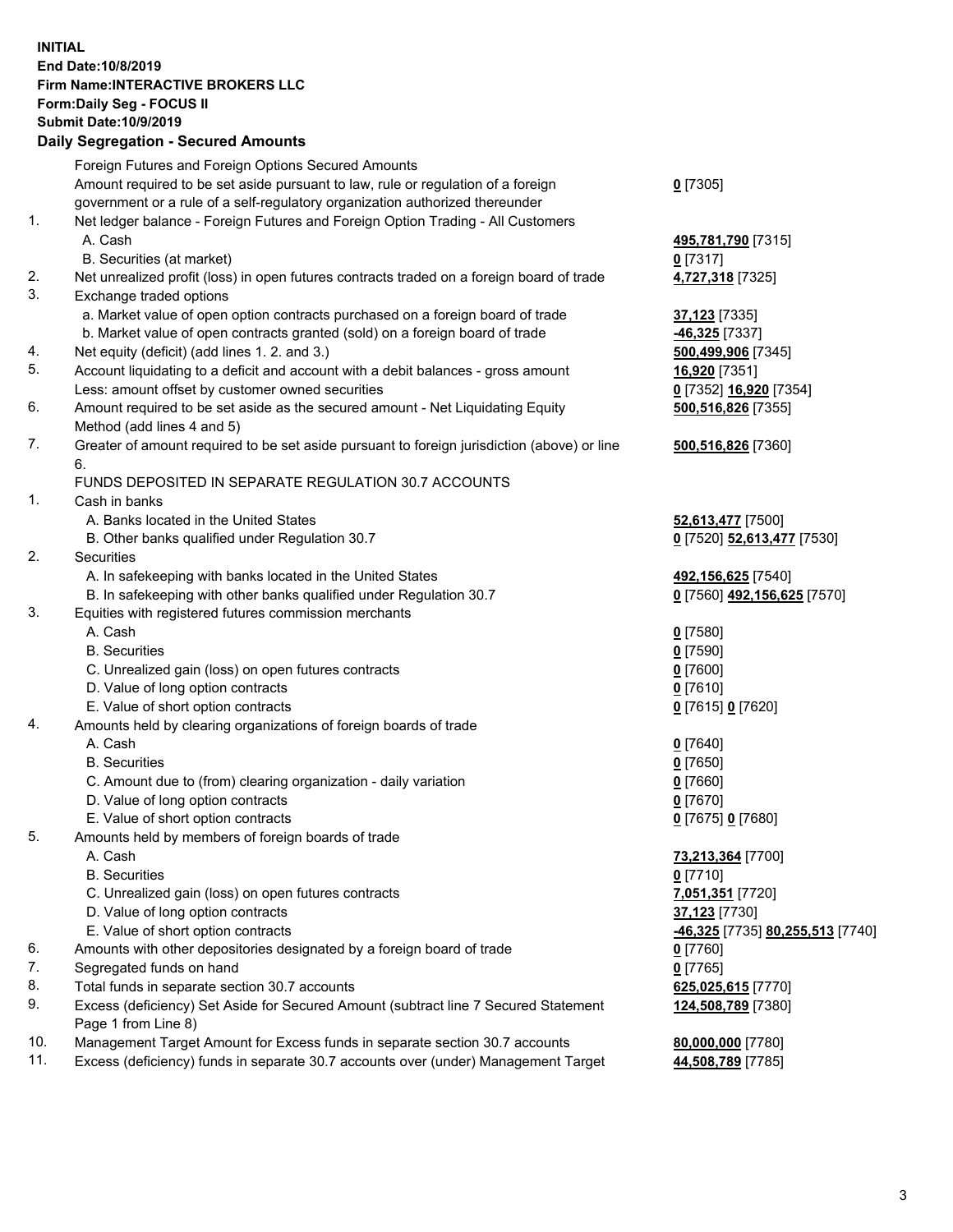**INITIAL End Date:10/8/2019 Firm Name:INTERACTIVE BROKERS LLC Form:Daily Seg - FOCUS II Submit Date:10/9/2019 Daily Segregation - Segregation Statement** SEGREGATION REQUIREMENTS(Section 4d(2) of the CEAct) 1. Net ledger balance A. Cash **4,154,709,375** [7010] B. Securities (at market) **0** [7020] 2. Net unrealized profit (loss) in open futures contracts traded on a contract market **-23,554,948** [7030] 3. Exchange traded options A. Add market value of open option contracts purchased on a contract market **233,062,327** [7032] B. Deduct market value of open option contracts granted (sold) on a contract market **-231,470,862** [7033] 4. Net equity (deficit) (add lines 1, 2 and 3) **4,132,745,892** [7040] 5. Accounts liquidating to a deficit and accounts with debit balances - gross amount **1,100,371** [7045] Less: amount offset by customer securities **0** [7047] **1,100,371** [7050] 6. Amount required to be segregated (add lines 4 and 5) **4,133,846,263** [7060] FUNDS IN SEGREGATED ACCOUNTS 7. Deposited in segregated funds bank accounts A. Cash **1,029,969,804** [7070] B. Securities representing investments of customers' funds (at market) **1,934,686,890** [7080] C. Securities held for particular customers or option customers in lieu of cash (at market) **0** [7090] 8. Margins on deposit with derivatives clearing organizations of contract markets A. Cash **3,004,476** [7100] B. Securities representing investments of customers' funds (at market) **1,362,115,917** [7110] C. Securities held for particular customers or option customers in lieu of cash (at market) **0** [7120] 9. Net settlement from (to) derivatives clearing organizations of contract markets **6,868,369** [7130] 10. Exchange traded options A. Value of open long option contracts **233,050,029** [7132] B. Value of open short option contracts **-231,513,301** [7133] 11. Net equities with other FCMs A. Net liquidating equity **0** [7140] B. Securities representing investments of customers' funds (at market) **0** [7160] C. Securities held for particular customers or option customers in lieu of cash (at market) **0** [7170] 12. Segregated funds on hand **0** [7150] 13. Total amount in segregation (add lines 7 through 12) **4,338,182,184** [7180] 14. Excess (deficiency) funds in segregation (subtract line 6 from line 13) **204,335,921** [7190] 15. Management Target Amount for Excess funds in segregation **155,000,000** [7194] **49,335,921** [7198]

16. Excess (deficiency) funds in segregation over (under) Management Target Amount Excess